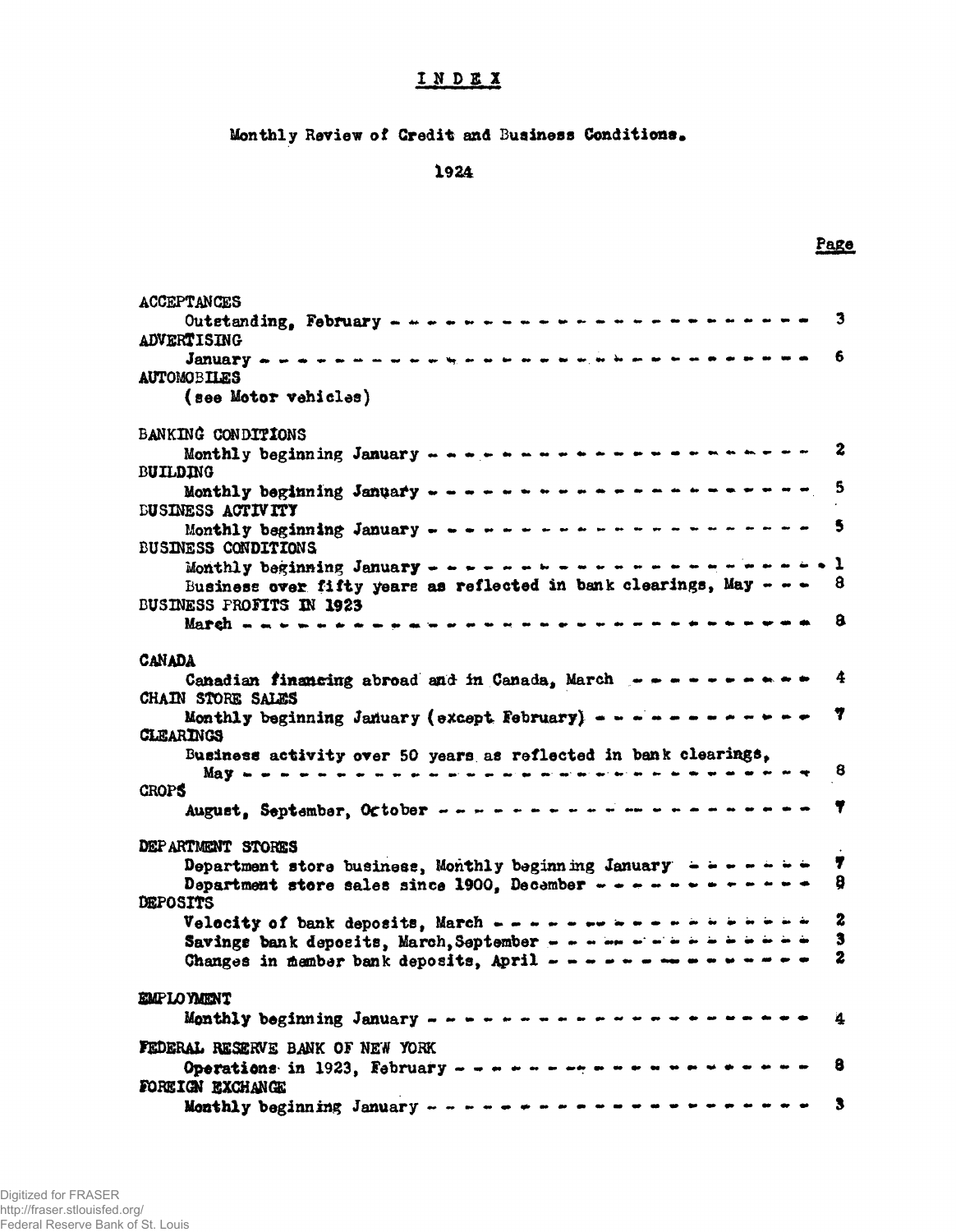Index to Monthly Review, etc. 1924

Page

| FOREIGN TRADE                                                                                                              |   |
|----------------------------------------------------------------------------------------------------------------------------|---|
| GENERAL PRICE LEVEL INDEX                                                                                                  | 8 |
| <b>GOLD</b>                                                                                                                |   |
| Movements, Monthly beginning January ----------------<br><b>GOVERNMENT DEBT</b>                                            | 3 |
| August <b>**********************************</b>                                                                           |   |
| <b>INTEREST RATES</b>                                                                                                      | 2 |
|                                                                                                                            |   |
| MONEY SHIFMENTS                                                                                                            |   |
| Foreign shipments of United States currency, Monthly beginning<br>February (except March, May, November) - - - - - - - - - | 3 |
| MOTOR VEHICLES                                                                                                             | 5 |
| <b>PRICES</b>                                                                                                              |   |
| January, p. 3; February, p. 5; June, p. 4; August, p. 7; September,<br>$p. 7$ ; October, $p. 7$ .                          |   |
| PRODUCTION                                                                                                                 |   |
|                                                                                                                            |   |
| <b>RAILROADS</b>                                                                                                           |   |
| REAL ESTATE                                                                                                                |   |
| Real estate and rents, April $- - - - - - - - - - - - - - - - - - - - - -$<br><b>RENT</b>                                  | 6 |
| Real estate and rents, April --------------------                                                                          | 6 |
| <b>ROAD BUILDING</b>                                                                                                       | 7 |
| ---------------------------<br>November                                                                                    | 7 |
| <b>SECURITIES</b>                                                                                                          |   |
| Security markets, Monthly beginning January - - - - - - - - - -<br><b>SI LVER</b>                                          |   |
| Silver exports, September - - - - - - - - - - - - -                                                                        | 5 |
| <b>WAGES</b>                                                                                                               |   |
| Monthly beginning January - - - - - - - - - - - - - - - - - -<br>WHOLESALE TRADE                                           | 4 |
| Monthly beginning January $- - -$                                                                                          |   |

## **CHARTS**

<span id="page-1-0"></span>

| <b>ADVERTI SING</b> |  |                                                                    |  |
|---------------------|--|--------------------------------------------------------------------|--|
|                     |  | Newspaper and magazine, compared with computed trend. 1919 - 1923. |  |
|                     |  |                                                                    |  |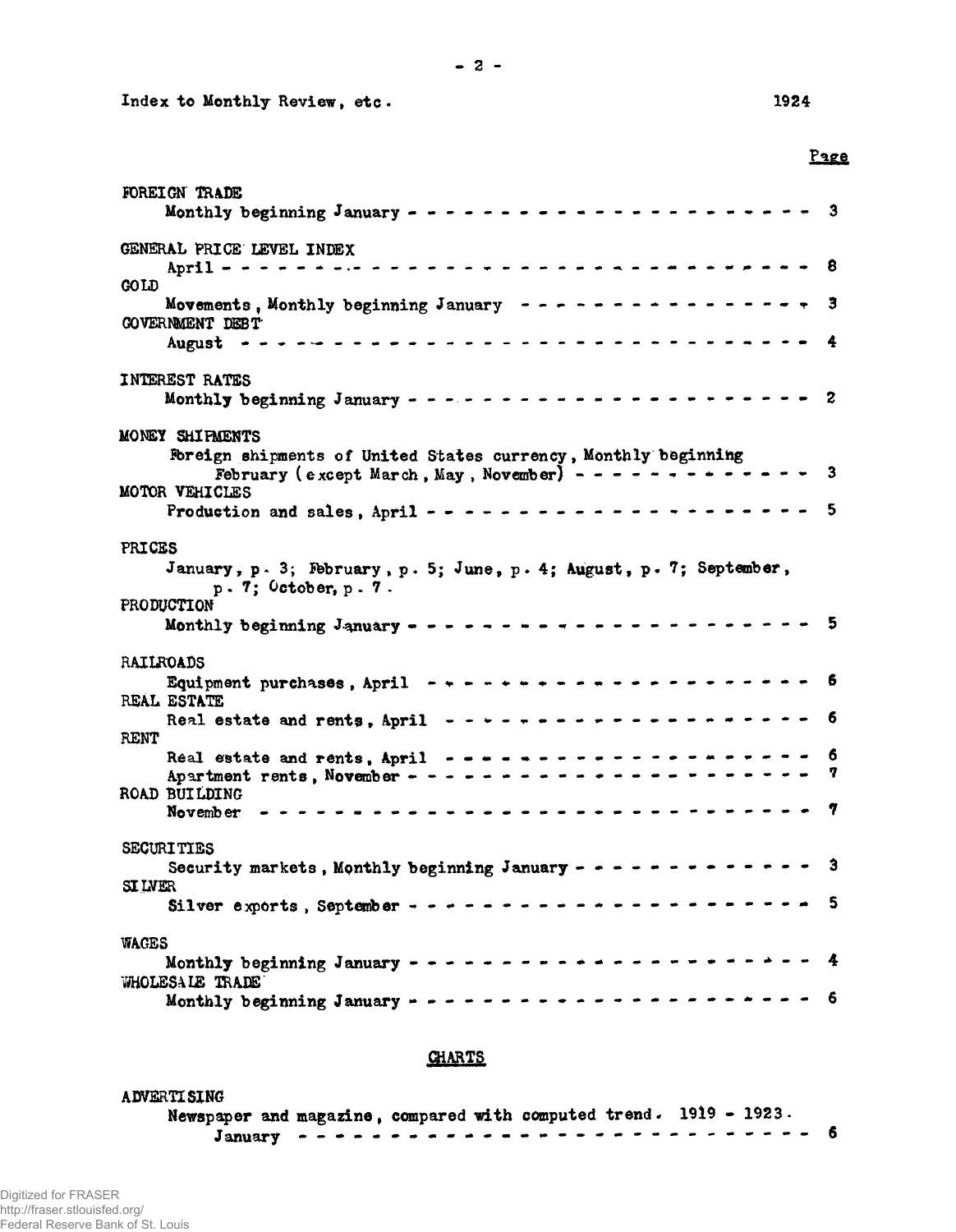Factory employment in New York state and average daily figures for bank debits outside of New York city, total car-

Average monthly price of 40 miscellaneous bonds and of the

Daily borrowings by principal New York city member banks from

Federal Reserve Bank, and rates for commercial paper and

Value of building contracts awarded in New York state and Northern New Jersey and in all other Northwestern states, in first 11 months of the years 1919 to 1924. January,  $p_*5$ ; May, $p_*6$ . Volume of building and production of pig iron.  $1919-1924$ , April  $-$  6

Monthly average of building contracts for first . five months of

Value of building contracts awarded in 36 states and in New York

Monthly changes in indexes of distribution and general business

loadings, and sales of wholesale dealers in Second District compared by months for 1923 and 1924. November  $- - - - - - 5$ 

Fourth Liberty  $4\frac{1}{4}$ \*s. 1912-1924. July - - - - - - - - - - 4

call loan renewals, Jan. - July, 1924. August  $- - - - - - 3$ 

1923-1924. July - - - - - - - - - - - - - - - - - - - - - 6

state and Northern New Jersey,  $1923-1924$ . September - - - - 5

activity, May  $- - - - - - - - - - - - - - - - - - 5$ 

outside New York city,  $1875-1924$ . May  $- - - - - - - - - - - - 8$ 

# CANADIAN BONDS

BUSINESS ACTIVITY

BANK DEBITS

BORROWINGS

BUILDING

BONDS

#### Sales in Canada, United Kingdom and United States by years, 1910 to 1923. March - - - - - - - - - - - - - - - - - - - - - - 4 CAPITAL ISSUES (see Securities)

# CAR LOADINGS

#### Wholesale trade in the Second Federal Reserve District and carloadings of merchandise and miscellaneous freight, 1919-1923. February - - - - - - - - - - - - - - - - - - - - - - 6 Factory employment in New York state and average daily figures for bank debits outside of New York city, total car-loadings, and sales of wholesale dealers in the Second District, compared by months for 1923 and 1924. November  $- - - - - - 5$

## **CEMENT**

Average daily consumption of cotton and production of pig iron, automobiles, and cement, by months for 1923 and 1924, compared. November - - - - - - - - - - - - - - - - - - - - - -------- - - 4 CHAIN STORES Monthly sales of department stores in the Second Federal Reserve district and sales of chain stores,  $1919-1924$ . June - - - - 8 CLEARINGS Business activity over 50 years as reflected in bank clearings outside New York city,  $1875$  to  $1924$ . May  $- - - - - - - - - - 8$ 

## COMMERCIAL PAPER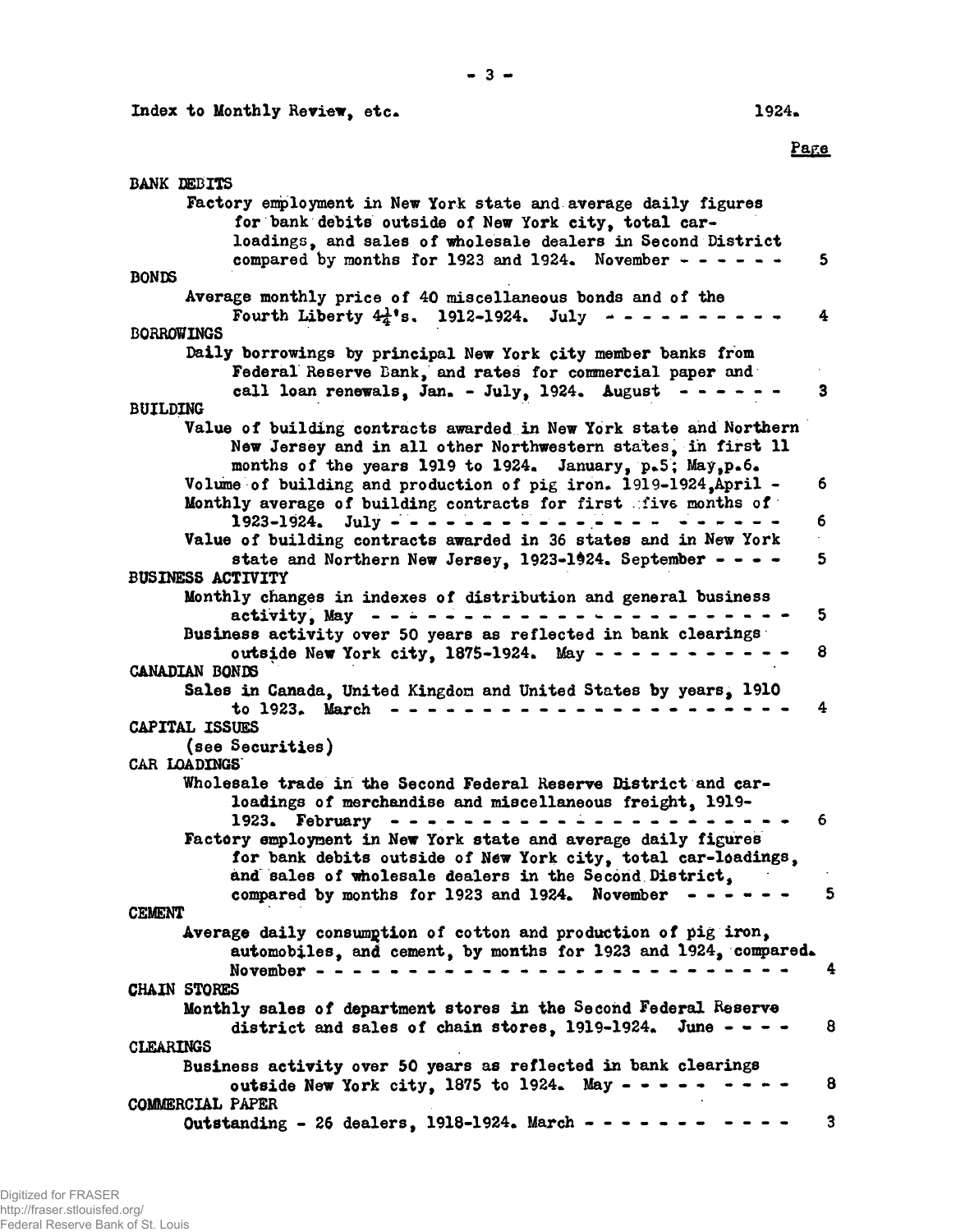### Page

| COMMERCIAL PAPER (continued)                                           |                         |
|------------------------------------------------------------------------|-------------------------|
| Daily borrowings by principal New York city member banks from          |                         |
| Federal Reserve Bank, and rates for commercial paper and               |                         |
| call loan renewals. January-July, 1924. August - -                     |                         |
| <b>CONCRETE</b>                                                        |                         |
| Contracts awarded for concrete highway construction in the             |                         |
| United States by months, 1919-1924. November -                         | 7                       |
| <b>CORN</b>                                                            |                         |
| Average prices at Chicago of wheat (no. 2 red winter) and              |                         |
| corn $(no_*$ 3 mixed yellow, ) 1914-1924. August                       | 7                       |
| COTTON                                                                 |                         |
| Average daily consumption of cotton and production of pig iron,        |                         |
| automobiles and cement, by months for 1923 and 1924                    |                         |
| compared. November                                                     |                         |
| <b>CREDIT</b>                                                          |                         |
|                                                                        |                         |
| Bank credit, 800 member banks in leading cities, 1919-1923.            | 2                       |
| January -                                                              |                         |
| Member bank credit - weekly figures $-101$ leading cities,             |                         |
| 1919-1924. February, March, May, November, December - -                | $\boldsymbol{2}$        |
| Reserve bank credit - 12 Federal Reserve banks, weekly figures,        |                         |
| 1919-1924. February, March, April, June, August, October - - -         | $\boldsymbol{z}$        |
| Member bank credit in Second Federal Reserve district - weekly         |                         |
| figures for 108 banks in 8 leading cities, 1919-1924. July - - -       | $\overline{\mathbf{3}}$ |
| 750 member banks in 101 leading cities, 1919-1924. July, Sept. - - -   | $\overline{\mathbf{z}}$ |
| <b>CROPS</b>                                                           |                         |
| Estimated value of principal 1924 crops at July 15 prices at the       |                         |
| farm compared with December 1 value of crops harvested in              |                         |
| 1921, 1922, 1923. September - - - - -                                  |                         |
|                                                                        |                         |
| DEPARTMENT STORES.                                                     |                         |
| Sales and stocks of department stores in Second district, 1919-        |                         |
| 1923. January - $-$                                                    | 7                       |
| Sales of department stores in the Second Federal Reserve district      |                         |
| and mail order houses, 1919-1923. February                             | 7                       |
| Monthly sales of wholesale dealers and department stores in the        |                         |
| Second Federal Reserve district, 1919-1923. March, July - -            | ą                       |
| Department store sales - index of sales of 333 stores in 117 cities,   |                         |
| $1919 - 1924$ . May, October - - - - - .                               | 2                       |
| Monthly sales of department stores in the Second Federal Reserve       |                         |
| district and sales of chain stores, 1919-1924. June -                  | 8                       |
| Sales and stocks on hand, 1923 compared with 1924. August, October - - | $\bf{8}$                |
| Monthly percentages of outstanding orders to total purchases in        |                         |
| previous year of representative department stores in the               |                         |
| Second District, $1921-1924$ . August, September $- - -$               | 8                       |
| Annual sales of selected department stores in New York and nearby      |                         |
| cities, 1900-1924, compared with growth of New York city               |                         |
| population and sales of 64 stores from 1919-1924. December             | 8                       |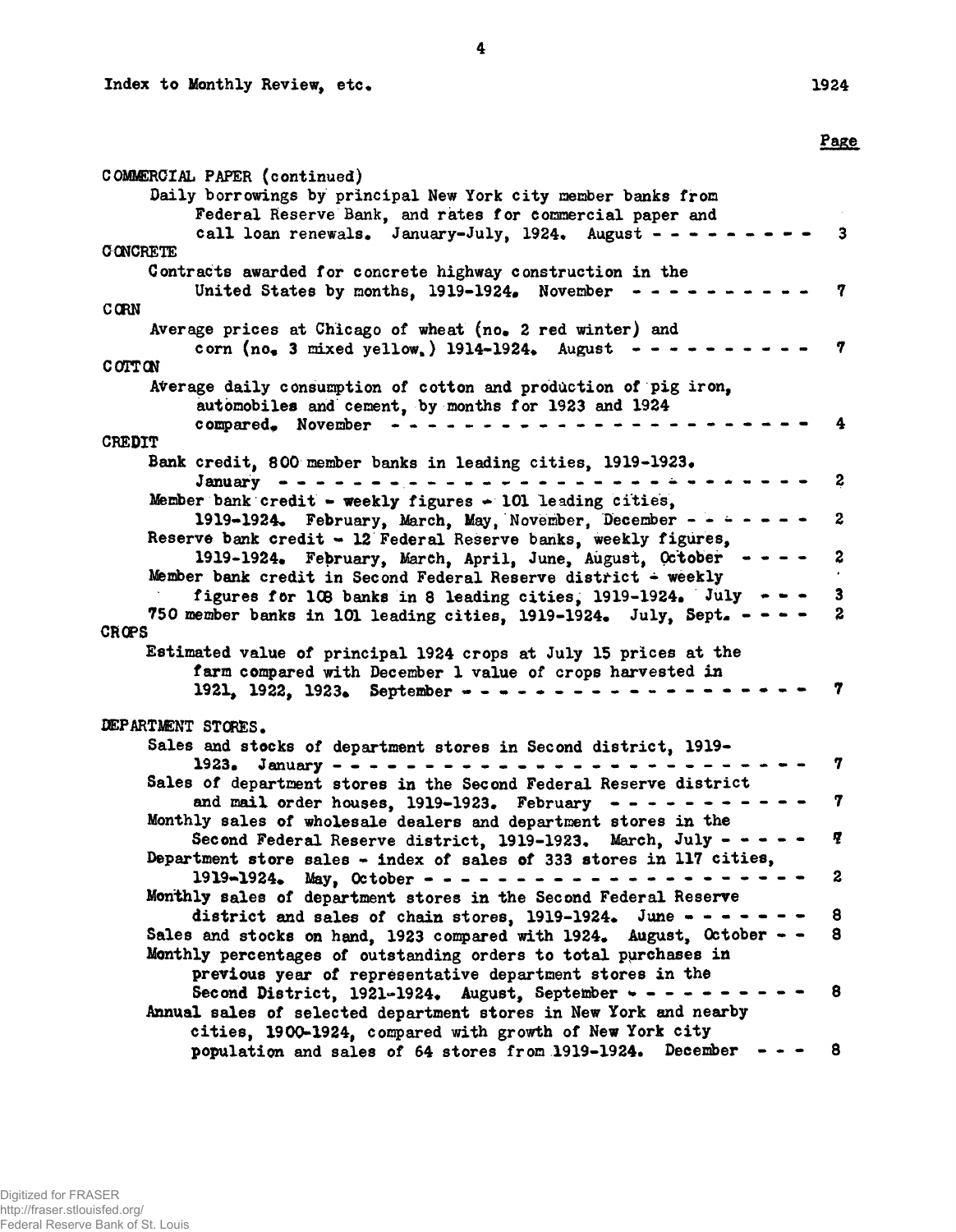Index to Monthly Review, etc

1924

|                                                                                                                                                                                               | Page |
|-----------------------------------------------------------------------------------------------------------------------------------------------------------------------------------------------|------|
| <b>DEPOSITS</b><br>Rate of turnover of bank deposits in New York city, 8 selected                                                                                                             |      |
| cities, and 141 cities before and after allowance for<br>seasonal variations. $1919-1924$ . March - - - - - - -<br>Monetary stock of gold in the United States and total of demand,           | 3    |
| time and government deposits of all national banks, 1914-<br>$1924.$ March - - - - - - - - - - - -                                                                                            | 5    |
| Deposits of 15 savings banks in New York city and the Second<br>district outside New York city. 1918-1924. March, Sept. $ -$                                                                  | 3    |
| Demand and time deposits of all member banks. 1919-1924. April- -                                                                                                                             | 3    |
| <b>EARNING ASSETS</b><br>All Federal Reserve banks, $1922-1923$ . January - - - - .                                                                                                           | 8    |
| Total, Federal Reserve Bank of New York, by days, Dec. 1, 1923                                                                                                                                |      |
| to January 24, 1924, inclusive. February $- - - - -$<br><b>EARNINGS</b>                                                                                                                       | 3    |
| Changes in average weekly earnings of factory operatives and                                                                                                                                  |      |
| factory office workers in New York state and the cost of<br>living in the United States, 1914-1923. January - - - -                                                                           | 4    |
| Changes in employment, in total wage payments, and average<br>weekly wage earnings in New York state factories, 1918-                                                                         |      |
| $1924.$ July - - - - - - - -                                                                                                                                                                  | 7    |
| <b>EMPLOYMENT</b>                                                                                                                                                                             |      |
| Factory employment in the United States and New York state by<br>industries, 1919-1923. January $- - - - - - - -$                                                                             | 4    |
| Index of employment in manufacturing industries, 1919-1924.<br>January, April, June, July, August, September, November,                                                                       |      |
| December $- -$                                                                                                                                                                                | 2    |
| Changes in employment, in total wage payments, and average weekly<br>wage earnings in New York state factories, 1913-1924. July, p.7;<br>December, p.6.                                       |      |
| Factory employment in New York state and average daily figures                                                                                                                                |      |
| for bank debits outside New York city, total car loadings,<br>and sales of wholesale dealers in Second district, compared                                                                     |      |
| by months, for 1923 and 1924. November $- - - - - -$                                                                                                                                          | 5.   |
| FOREIGN EXCHANGE                                                                                                                                                                              |      |
| Depreciation from par value, 1919-1924. February, July - - - - -<br>Foreign exchange rates in per cent depreciation from par in Nov-<br>ember, 1924, November, 1923, and at the 1920-1924 low | 4    |
| points compared. December - - - - - - - - - - - - - - - - -<br>FREIGHT CARS                                                                                                                   | 4    |
| Domestic purchases, $1922-1924$ . April -------------                                                                                                                                         | 6    |
| GENERAL PRICE LEVEL INDEX                                                                                                                                                                     |      |
| An index of the general price level compared with wholesale prices<br>and wages, $1875-1924$ . April $\cdots$ $\cdots$ $\cdots$ $\cdots$ $\cdots$ $\cdots$ $\cdots$ $\cdots$ $\cdots$         | 8    |
| <b>GOLD</b>                                                                                                                                                                                   |      |
| Monetary stock of gold in the United States and total of demand,<br>time, and government deposits of all national banks. 1914-                                                                |      |
| $1924.$ March                                                                                                                                                                                 | 5    |
| United States net imports and exports of gold, 1914-1924. June,                                                                                                                               | 4    |
|                                                                                                                                                                                               |      |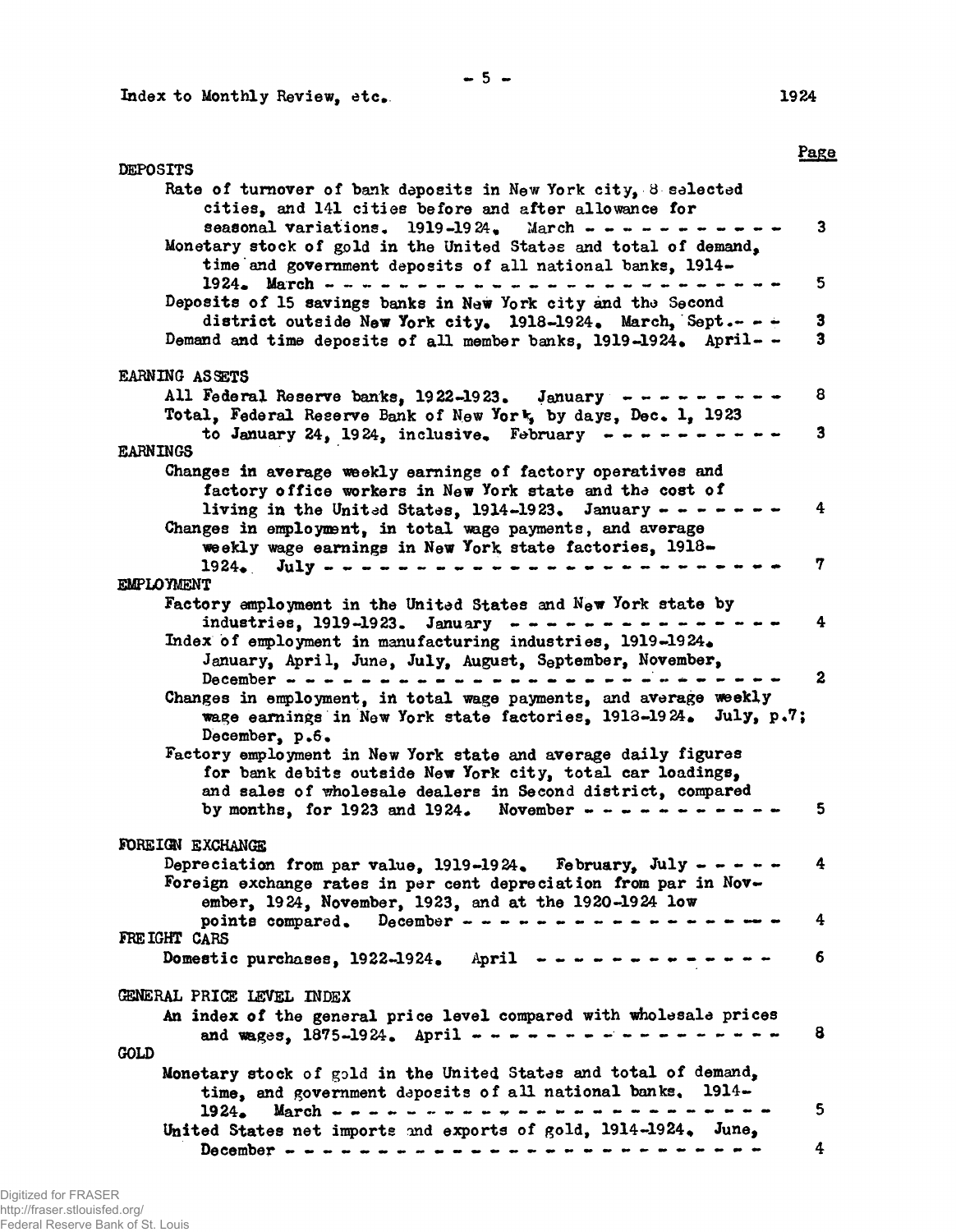## Page

#### H

| HOUSING                                                                                                                                                                                                |                         |
|--------------------------------------------------------------------------------------------------------------------------------------------------------------------------------------------------------|-------------------------|
| Columns of "Apartments for rent" advertising in the Sunday edition<br>of a New York newspaper during the renting seasons of 1922-1924.<br>November $- - - - - -$                                       | 7                       |
| <b>INTEREST RATES</b>                                                                                                                                                                                  |                         |
| Open market rates for prime commercial paper and bankers acceptances,                                                                                                                                  |                         |
| and discount rate of the Federal Reserve Bank of New York,                                                                                                                                             |                         |
| $1914 - 1924$ . June - - - - - - - -                                                                                                                                                                   | З                       |
| Money rates - New York and London, 1922-1924. July, November - - -<br>Daily borrowings by principal New York city member banks from                                                                    | $\overline{\mathbf{3}}$ |
| <b>Federal Reserve bank, and rates for commercial paper and call</b>                                                                                                                                   |                         |
| <b>Ioan renewals.</b> January-July, 1924. August $\rightarrow$ $\rightarrow$ $\rightarrow$ $\rightarrow$ $\rightarrow$ $\rightarrow$<br>Call loan renewal rates, open market rates for 4-6 months com- | $\overline{\mathbf{3}}$ |
| mercial paperand 90-day bankers acceptances, and the Federal                                                                                                                                           |                         |
| Reserve Bank rediscount rate by weeks, 1922-1924. December                                                                                                                                             | $\mathbf{3}$            |
|                                                                                                                                                                                                        |                         |
| <b>LOANS</b>                                                                                                                                                                                           |                         |
| Loans largely for commercial purposes and total investments of<br>reporting member banks, New York and United States, 1921-1924.                                                                       |                         |
| February, June - - - - - - - - - - - - - - - -                                                                                                                                                         | $\boldsymbol{2}$        |
| Loans largely for commercial purposes of all weekly reporting member                                                                                                                                   |                         |
| banks compared with weekly rates for prime commercial paper, and                                                                                                                                       |                         |
| 4-6 months certificates, 1922-1924. May $- - - - - - - -$                                                                                                                                              | $\mathbf{3}$            |
| Total loans and investments and total deposits of 750 reporting member<br>banks in principal cities of the United States and of 67 reporting                                                           |                         |
| member banks in New York city. 1924. September - - - - - - -                                                                                                                                           | $\boldsymbol{2}$        |
| Total loans and investments and total deposits of 636 reporting member                                                                                                                                 |                         |
| banks in principal cities outside the Second district, and of 108                                                                                                                                      |                         |
| reporting member banks in the Second district. 1924. November,<br>December ----------------------                                                                                                      | $\boldsymbol{z}$        |
|                                                                                                                                                                                                        |                         |
| MAIL ORDER BUSINESS                                                                                                                                                                                    |                         |
| Sales of department stores in the Second Federal Reserve district and                                                                                                                                  |                         |
|                                                                                                                                                                                                        | 7                       |
| MOTOR VEHICLES<br>Monthly production of motor vehicles in the United States, 1911-1924.                                                                                                                |                         |
| April                                                                                                                                                                                                  | -5                      |
| Average daily consumption of cotton, and production of pig iron,                                                                                                                                       |                         |
| automobiles and cement by months, for 1923 and 1924, compared.                                                                                                                                         |                         |
| November $- - - - - - - -$                                                                                                                                                                             | 4                       |
| PIG IRON                                                                                                                                                                                               |                         |
| Volume of building and production of pig iron, 1919-1924. April                                                                                                                                        | 6                       |
| Average daily consumption of cotton, and production of pig iron,                                                                                                                                       |                         |
| automobiles, and cement by months, for 1923 and 1924 compared.                                                                                                                                         |                         |
| November $- - - -$                                                                                                                                                                                     | 4                       |
| <b>PRICES</b><br>Index of United States Bureau of Labor statistics, 1919-1924.                                                                                                                         |                         |
| Monthly beginning January                                                                                                                                                                              | 1                       |
| Price indexes of 20 basic commodities in the United States and England.                                                                                                                                |                         |

July, 1922-1924. January, p.3; June, p.5; October, p.7.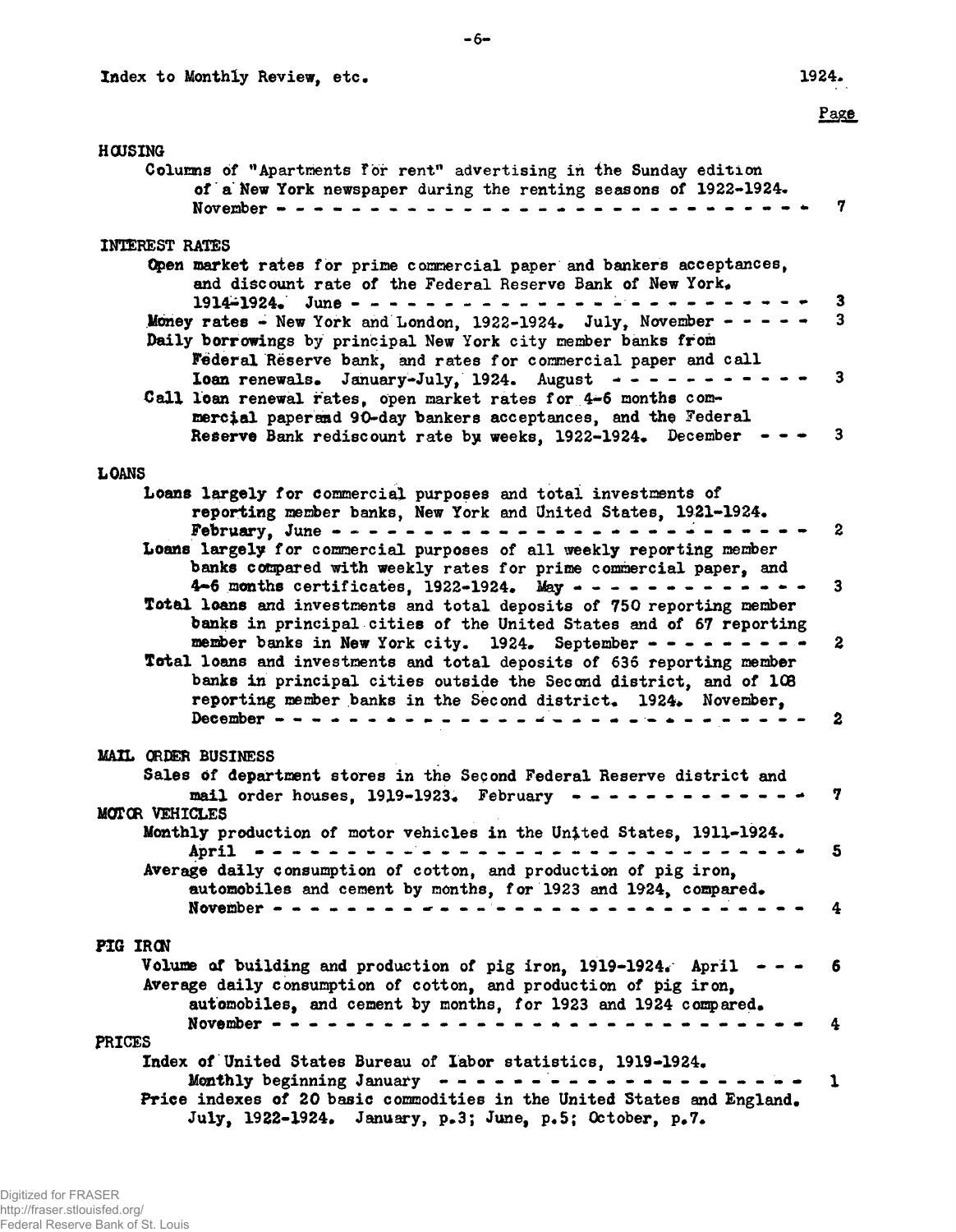Index to Monthly Review, etc. 1924.

|                                                                                                                                   | Page                    |
|-----------------------------------------------------------------------------------------------------------------------------------|-------------------------|
| PRICES (continued)                                                                                                                |                         |
| An index of the general price level compared with wholesale prices                                                                |                         |
| and wages, 1875-1924. April - - - - - - - - - - - - - - - - - -<br>Monthly changes in production and prices of basic commodities, | 8                       |
| 1919-1924. May ----------------------                                                                                             | 4                       |
| PRODUCTION                                                                                                                        |                         |
| Index of 22 basic commodities, 1919-1924. Monthly beginning                                                                       |                         |
| January ----------------------                                                                                                    | $\mathbf 1$             |
| Production of basic commodities during January and February of                                                                    | 5                       |
| Monthly changes in production and prices of basic commodities,                                                                    |                         |
|                                                                                                                                   | 4                       |
| Monthly production in basic industries, 1918-1924. July,                                                                          |                         |
|                                                                                                                                   | 5                       |
| PROFIT                                                                                                                            |                         |
| Annual net profits of 203 manufacturing, merchandising, and public                                                                |                         |
| service concerns and of class 1 railroads, 1919-1923. March - - -                                                                 | 8                       |
| <b>RENT</b>                                                                                                                       |                         |
| Rents of apartments in New York city compared with changes in the                                                                 |                         |
| cost of building construction, $1917-1924$ . November - - - - - - -                                                               | 7                       |
| <b>RESERVES</b>                                                                                                                   |                         |
| Average weekly excess reserves at New York city clearing house                                                                    |                         |
| banks and open market rates for 4-6 months commercial paper                                                                       |                         |
| and 90 day bills. 1924. October $- - - - - - - - - - - - -$                                                                       | 2                       |
| <b>SECURITIES</b>                                                                                                                 |                         |
| Par value of foreign capital issues offered in New York and London                                                                |                         |
| by six month periods in millions by dollars, 1921-1924.                                                                           |                         |
| August ----------------------                                                                                                     | 4                       |
| Holdings of United States bonds and short term certificates and                                                                   |                         |
| notes of 750 reporting member banks in principal cities                                                                           |                         |
| throughout the country, 1919-1924. September - - - - - - - - - -                                                                  | 4                       |
| New issues of domestic corporation securities, exclusive of<br>refunding issues, 1919-1924. October --------------                | 3                       |
| Number of foreign government, state, and municipal issues traded                                                                  |                         |
| in on the New York Stock Exchange each year. 1904-1924.                                                                           |                         |
| November $ -$                                                                                                                     | 3                       |
| Average prices of 50 stocks, both railway and industrial, and                                                                     |                         |
| 40 bonds, and number of shares sold on the New York Stock                                                                         | $\overline{\mathbf{3}}$ |
| Exchange by months, $1916-1924$ . December - - - - - - - - -                                                                      |                         |
| <b>TRADE</b>                                                                                                                      |                         |
| Merchandise exports and imports of the United States, 1919-1924.                                                                  |                         |
| March                                                                                                                             | 5                       |
| Monthly imports and exports of merchandise of the United States,                                                                  |                         |
|                                                                                                                                   | 5                       |
|                                                                                                                                   |                         |
| WAGES                                                                                                                             |                         |
| Wages of unskilled labor compared with prices of basic commodities<br>1916-1924. May, August, November<br>--------------          | 6                       |
| Changes in employment, in total wage payments and average weekly                                                                  |                         |
| wage earnings in New York state factories, $1918-1924$ . July - - -                                                               | 7                       |